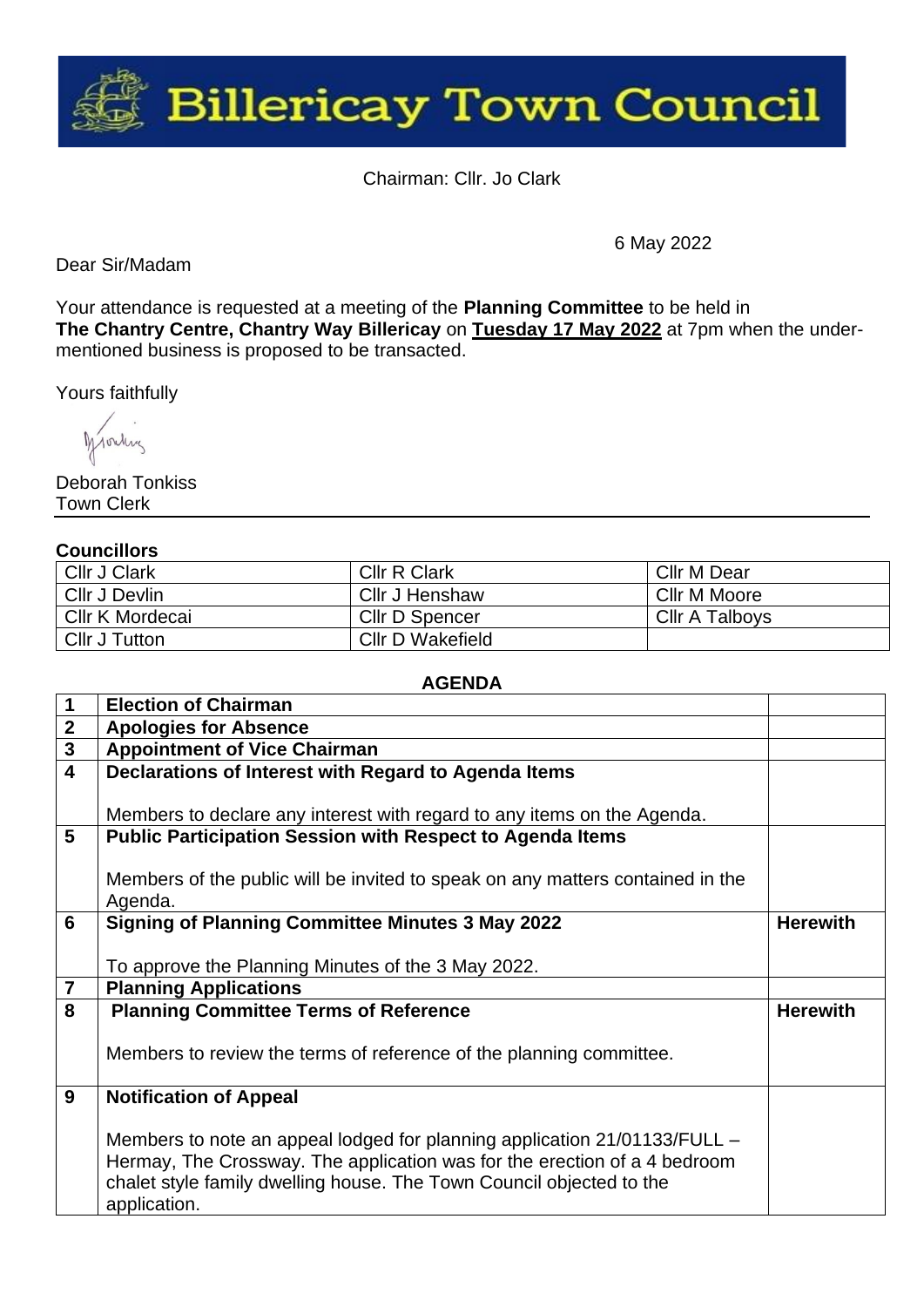| 10 | <b>Notification of Appeal</b>                                                                                                                                                                                                                                                             |  |
|----|-------------------------------------------------------------------------------------------------------------------------------------------------------------------------------------------------------------------------------------------------------------------------------------------|--|
|    | Members to note an appeal lodged for planning application 21/01636/FULL –<br>134 Mountnessing Road. The application was for a new detached two storey<br>dwellinghouse with rooms in the roof on land adjacent to 134 Mountnessing<br>Road. The Town Council objected to the application. |  |
| 11 | <b>Questions from Press and Public</b>                                                                                                                                                                                                                                                    |  |

## **PRESS AND PUBLIC ARE INVITED TO ATTEND**